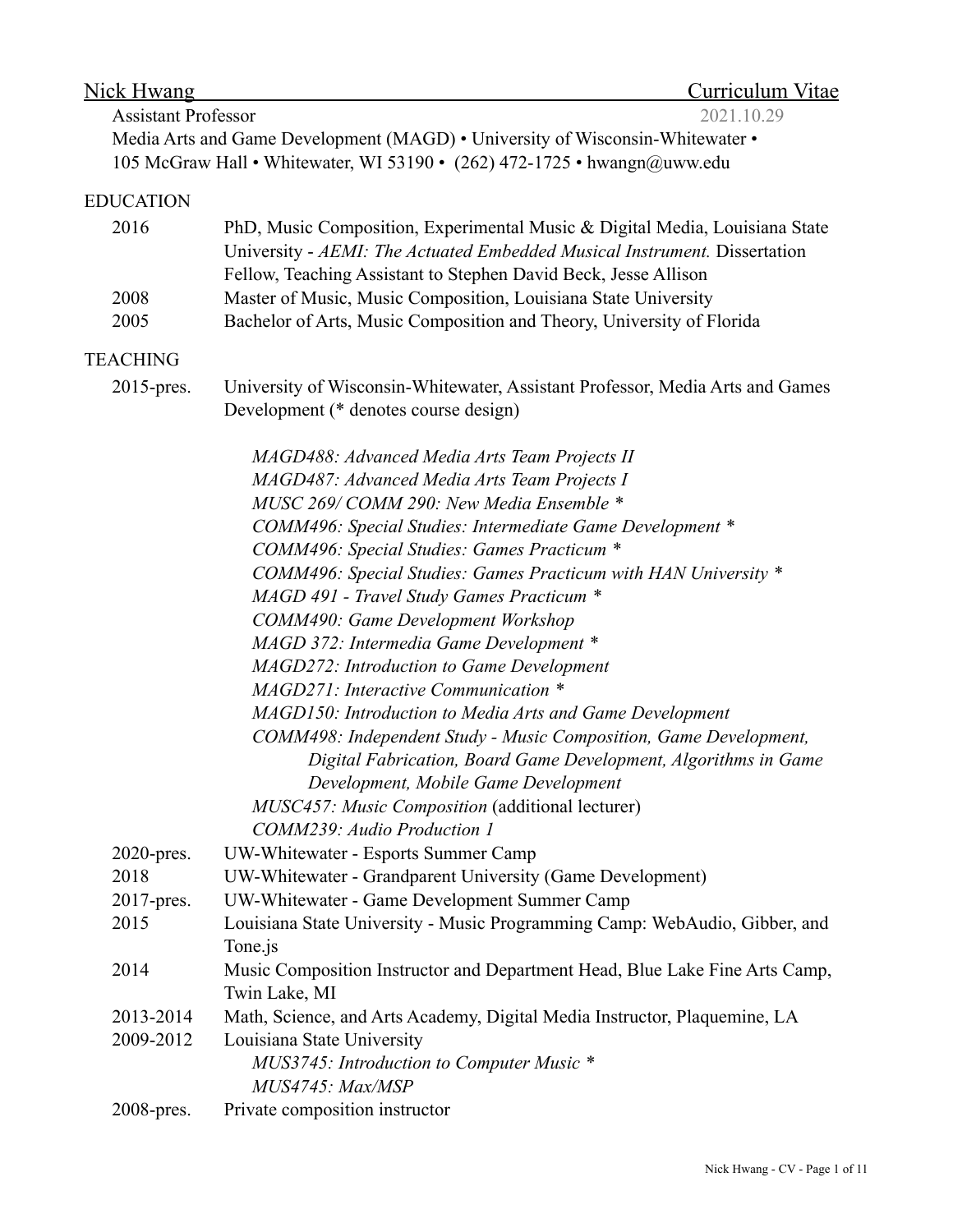\* denotes course developed

## WORK EXPERIENCE

|           | 2018-Present Assistant Professor, University of Wisconsin-Whitewater        |
|-----------|-----------------------------------------------------------------------------|
|           | 2018-Present Co-Founder, Concept Blue Media                                 |
| 2015-2017 | Lecturer, University of Wisconsin-Whitewater                                |
| 2014-2015 | Graduate Assistant - LSU Libraries Media and Communications                 |
| 2008-2013 | Graduate Assistant Research - Center for Computing and Technology and Music |
|           | and Dramatic Arts                                                           |
| 2007-2013 | Louisiana Sinfonietta Webmaster and Administrative Assistant                |
| 2007-2008 | LSU Recording Studio                                                        |
| 2005-2008 | Graduate Assistant to Dinos Constantinides                                  |

## PROFESSIONAL SERVICE

| 2021            | Conference Reviewer - New Instruments of Music Expression                   |
|-----------------|-----------------------------------------------------------------------------|
| 2020            | Ethics Committee - New Instruments of Music Expression (NIME)               |
| 2019            | Conference Reviewer - New Instruments of Music Expression                   |
| 2019            | SCI 2019 SCI/ASCAP Student Composition Competition Adjudicator              |
| 2019            | HAN University International Business School Talent Event Judge             |
| 2016-2018       | Conference Jury - Society for ElectroAcoustic Music in the United States    |
| 2018            | Wisconsin Games Alliance - participated in Higher Education Summit          |
| 2018            | Conference Jury - Alliance of Women in Media Arts and Technology Conference |
| 2012            | Conference Organizer - Electric LaTex, Baton Rouge, LA                      |
| $2016$ -present | Composer and founding member, the interactive computer performance group    |
|                 | Death by Sneaux Sneaux                                                      |
| $2011 - 15$     | Composer and founding member, the interactive computer performance group    |
|                 | The Cool Van                                                                |
| 2008-11         | Composer and founding member, the interactive computer performance group    |
|                 | The Three Computeers                                                        |

## UWW UNIVERSITY SERVICES

| 2019-2021 | <b>Faculty Senate</b>                                                                   |
|-----------|-----------------------------------------------------------------------------------------|
| 2020-2021 | Non-Academic Student Misconduct Hearing Committee                                       |
| 2020-2021 | Strategic Planning & Budget Committee                                                   |
| 2019      | Guest Lecture for Ruth Conrad-Prouxl's <i>World of the Arts</i> Class (Sept. 19, 2019)  |
| 2019      | Madison Games Alliance Higher Ed Summit                                                 |
| 2019      | <b>Esports Club Faculty Advisor</b>                                                     |
| 2019      | We Give Our Content Art show with Jeff Herriott and Bill Miller, Crossman               |
|           | Gallery, UWW                                                                            |
| 2019      | <i>Moving Portraits</i> Installation with Bill Miller, Roberts Gallery, UC, UWW         |
| 2018      | UWW/Rock County Math Pathways Initiative Campus Summit                                  |
| 2018      | Madison Games Alliance Higher Ed Summit                                                 |
| 2018      | <b>Sonic Meditations</b> by Stephen Beck, Clix by Ge Wang - SonicT Concert              |
| 2017      | <b>The Philoem and The Xylem</b> (Mixed Ensemble and Electronics) - <i>Cosmographie</i> |
|           | Concert, Light Recital Hall, UWW                                                        |
|           |                                                                                         |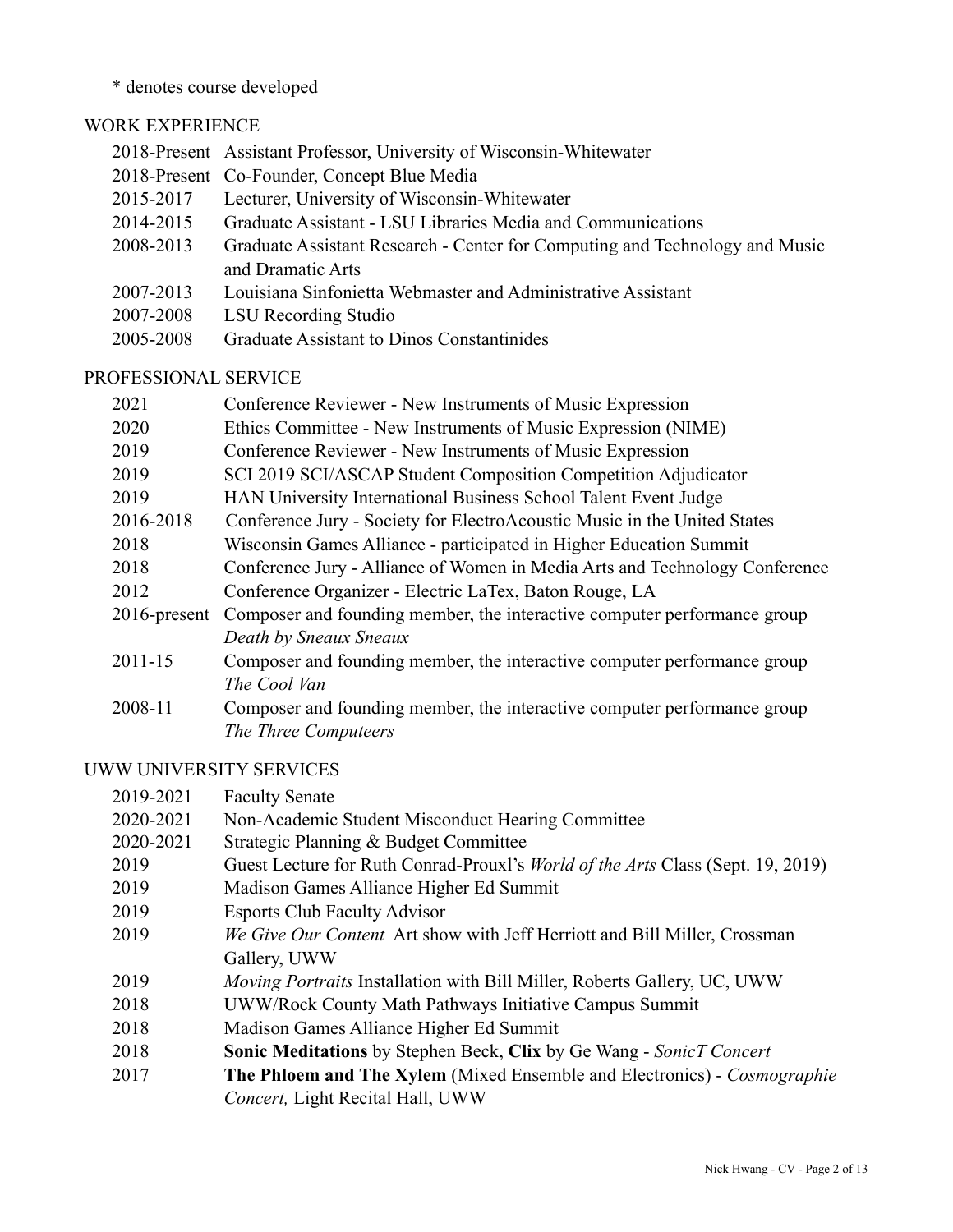| 2016 | Presidential Cycles (Laptop Duo) composed Jesse Allison and myself, Moments        |
|------|------------------------------------------------------------------------------------|
|      | for Electric Guitar, Keyboard, and AEMI, improvised with Jeff Herriott and Eric    |
|      | Sheffield - The Body Electric Show, Light Recital Hall, UWW                        |
| 2016 | Mirrors (interactive installation) for The Body Electric Show, Light Recital Hall, |
|      | <b>I</b> IWW                                                                       |
| 2016 | All the Feels — emotion in my compositional work, for Music Department             |
|      | History/Theory Colloquium                                                          |

### UWW DEPARTMENTAL SERVICE

|      | 2018-Present Member, Recruitment and Retention Committee                  |
|------|---------------------------------------------------------------------------|
|      | 2018-Present Member, Media Arts and Game Development Expo Committee       |
| 2018 | Member, Graduate Committee                                                |
| 2018 | Member, Search Committee, Communications Department - Social Media        |
| 2017 | Hosted Stephen David Beck, SonicT Music Concert and Speaker               |
| 2017 | Hosted Sarah Schoemann, visiting artist, Keynote Speaker for MAGD Expo    |
| 2017 | Member, Communications Department International Committee                 |
| 2017 | Member, Scholarship Committee                                             |
| 2017 | Member, Search Committee, Media Arts and Game Development program         |
| 2017 | Member, Media Arts and Game Development Expo Committee                    |
|      | 2017-Present Member, Media Arts and Game Development Assessment Committee |
| 2017 | Member, Graduate Committee                                                |
| 2016 | Hosted Jesse Allison, visiting composer, speaker                          |

## COMMUNITY SERVICE

- 2015-2021 Global Game Jam Site Coordinator (Annual 48-hour event)
- 2014-2015 Elevator Projects Arts Organization Executive Board Member
- 2013-2015 Louisiana Sinfonietta Board Member
- 2015-2016 University of Wisconsin-Whitewater Women's Ultimate Team Coach
- 2013-2015 Louisiana State University Women's Ultimate Team Coach
- 2012-2013 Baton Rouge Youth Coalition (BRYC) Mentor
- 2009-2012 Louisiana State University Men's Ultimate Team Coach
- 2008-2014 Louisiana State University Battles of the Bands judge

## UWW DIRECTED STUDENT LEARNING

- 2019 Research Apprenticeship Program Mentor Bree Marconnet
- 2018 UltraHaptics International Student Competition (1st Place) **Hands of Time**
- Hand Therapy Video Game Luke Lamberg, Nicole Nelson, Brandon Hanabarger
- 2018 Research Apprenticeship Program Mentor Alec Ochowski, Nick Spaeth, Leah
	- Blasczyk, Sydney Myers, Wesley McWhorter, Charlie Cruz
- 2016 Undergraduate Research Supervisor, Katherine Stull

# UWW GRANT AND SUPPORT

- 2019 College of Arts and Communication Collaboration Grant  *Seasons of Movement*: interactive dance collaboration with Piper Morgan Hayes
- 2019 Research Apprenticeship Program *Seasons of Movement*, with Bree Marconett
- 2019 Online/Blended Institute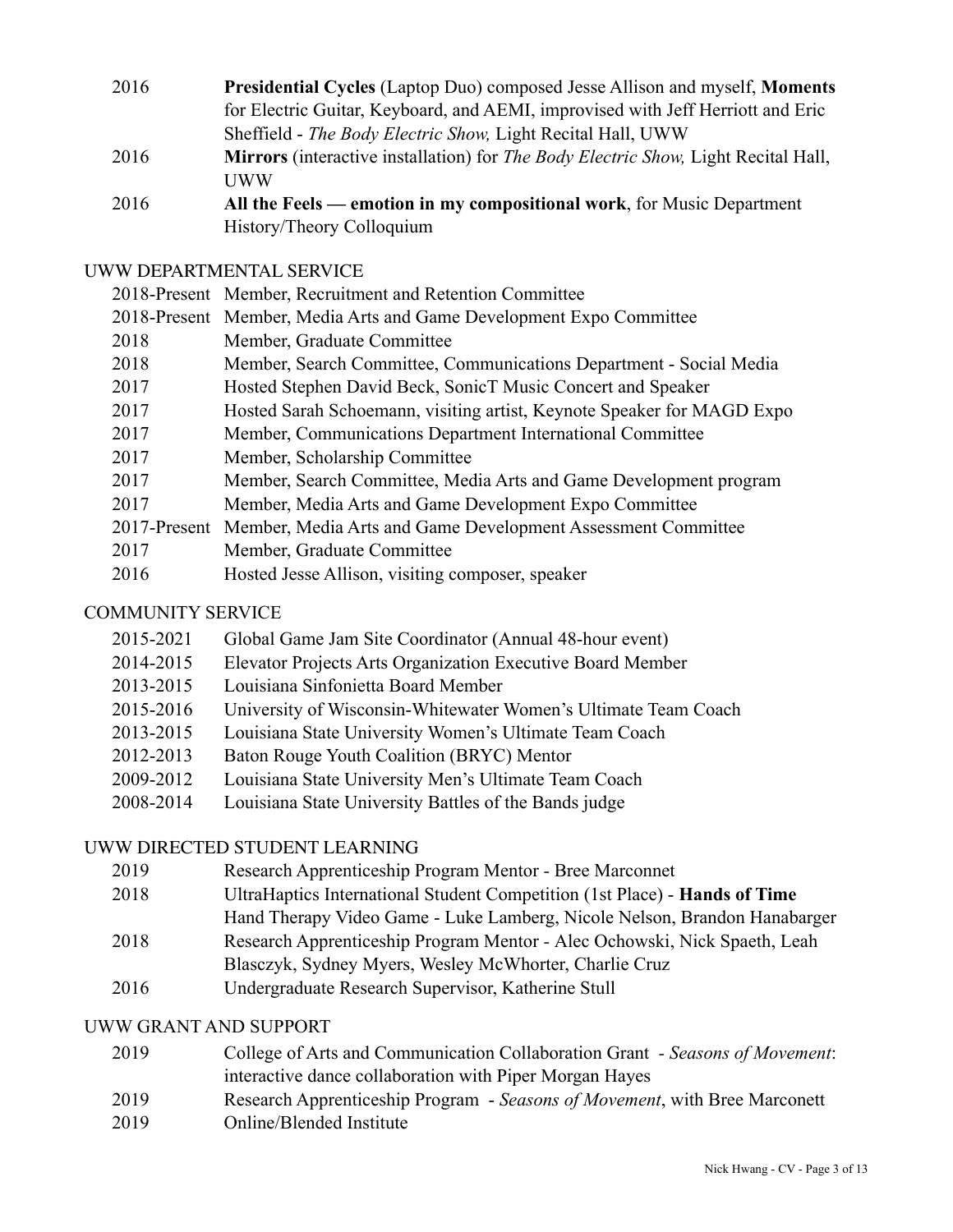| 2018 | FIRE Grant – 'We Give Our Consent' - creation and installation of gallery show |
|------|--------------------------------------------------------------------------------|
|      | on privacy with A. Bill Miller and Jeff Herriott                               |
| 2018 | <b>UWW Communication Department Research Award</b>                             |
| 2018 | Research Apprenticeship Program - We Give Our Consent show                     |
| 2018 | UWW Teaching Scholars Program fellow                                           |

### PROFESSIONAL GRANTS, SUPPORT, AND COMMISSIONS

| 2020      | Theme music for Louisiana Illuminator news weekly podcast                      |
|-----------|--------------------------------------------------------------------------------|
| 2019      | Summer Undergraduate Research Fellow: Machine-learning in Unity3D game         |
|           | engine                                                                         |
| 2019      | Commissioned Music for Dr. John's Folks Middle School Theatre's performance    |
|           | of Everyman in the circus of life                                              |
| 2018      | Commissioned Musical Composition for the Obrigado Saxophone Quartet            |
| 2014-2015 | LSU Libraries Media and Communications Assistantship: Sigrid Kelsey            |
| 2013      | Commissioned Musical Composition for Taylor Barbay for <i>Dracones Nursery</i> |
|           | Alto Saxophone and Interactive Electroacoustics)                               |
| 2012-2013 | Dissertation Year Fellowship, LSU                                              |
| 2011      | Commissioned Music Composition from Andy Larson of Fishing for                 |
|           | Jormangandr: for two tubas and electronics                                     |
| 2008-2012 | Graduate School Enhancement Award - LSU                                        |

#### RECENT CONFERENCES / FESTIVALS / CREATIVE ACTIVITES

#### CONFERENCE PUBLICATIONS

- Schedel, M., Hwang, N., Smith, B., & Cosgrove, R. (2021). RhumbLine: Plectrohyla Exquisita — Spatial Listening of Zoomorphic Musical Robots. In *NIME 2021*. <https://doi.org/10.21428/92fbeb44.541274c2>
- Hwang, N., Marasco, A. T., & Sheffield, E. (2021). Collab-Hub: A system for creating telematic musical performance environments for Max and web-based instruments. *Proceedings of Web Audio Conference 2021.* http://webaudioconf2021.com
- Allison, J., D. Holmes, Z. Berkowitz, Z, A. Pfalz, W. Conlin, and N. Hwang. 2016. "Programming Music Camp: Using Web Audio to Teach Creative Coding." *Proceedings of the 2nd Web Audio Conference.* Atlanta, Georgia.
- Hwang, N. 2012. "Composer Perspective on What the What: A Collection of Laptop Orchestra Works for Wii-Motes." *In Proceedings of the First Symposium on Laptop Ensembles & Orchestras.* Baton Rouge, Louisiana.

#### PAPERS / PRESENTATIONS

2021 *Building Telematic Networked Software for Music Pedagogy with Collab-Hub*  CMS/ATMI 2021 National Conference, Oct 7, 2021 Nick Hwang, Anthony T. Marasco, Eric Sheffield 2021 Artist's Talk: OscilloScope | electronic experimental music, Jul 21, 2021 **SHP of THSEUS**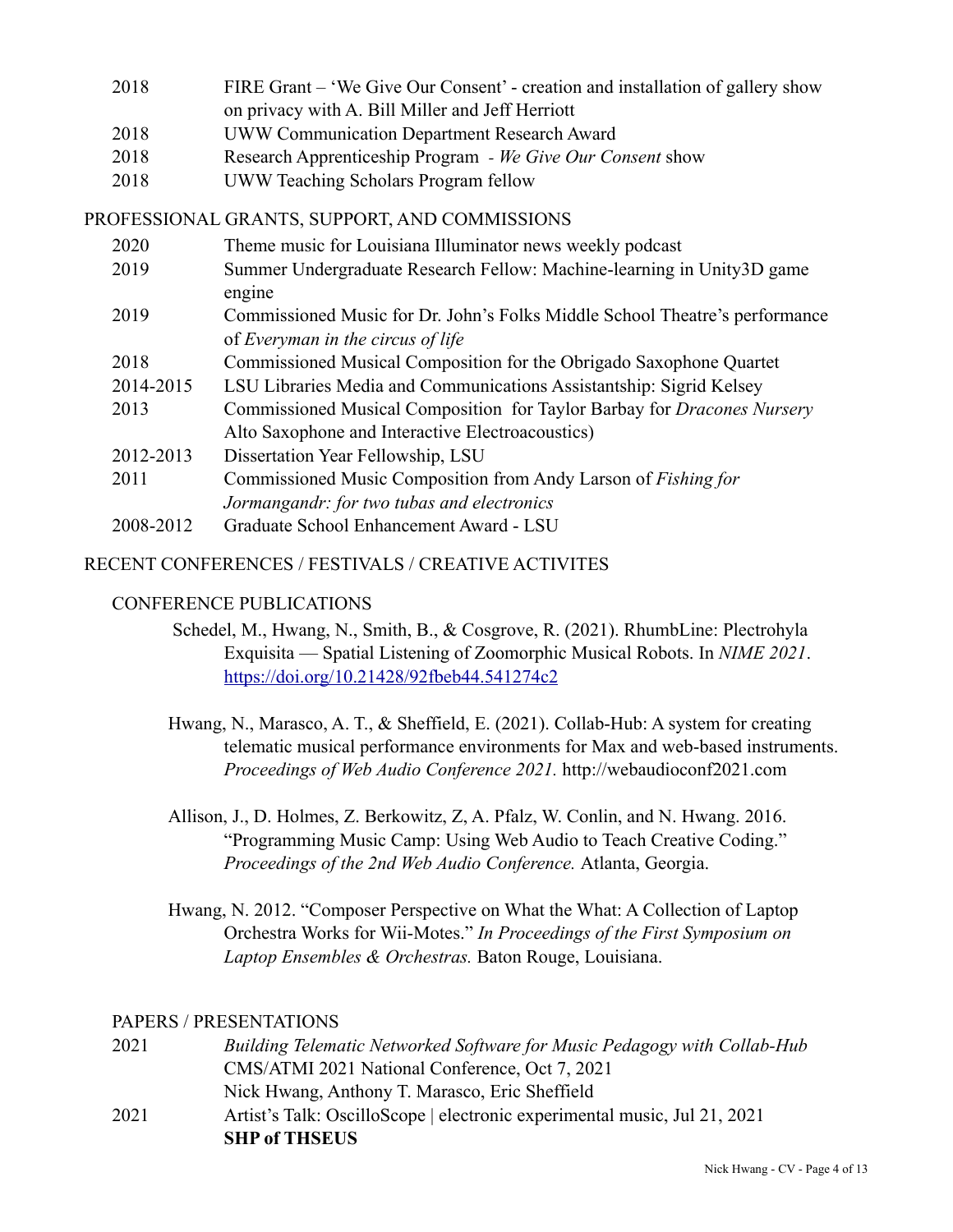|      | Nick Hwang, Jeff Herriott, Anna Wiesling, Eric Sheffield, Anthony T. Marasco                                                      |
|------|-----------------------------------------------------------------------------------------------------------------------------------|
| 2021 | Workshop: Harvestworks   art non-profit, July 12; July 19; July 23, 2021                                                          |
|      | Collab-Hub, a tool for connecting Max, Pd, Arduino, Web for interconnected                                                        |
|      | audiovisual performance, installations, and more                                                                                  |
|      | Nick Hwang, Anthony T Marasco, Eric Sheffield                                                                                     |
| 2021 | Talk: Collab-Hub: A system for creating collaborative telematic music                                                             |
|      | performances with web-based instruments and creative development                                                                  |
|      | platforms                                                                                                                         |
|      | WebAudio Conference 2021                                                                                                          |
|      | Anthony T Marasco, Nick Hwang, Eric Sheffield                                                                                     |
| 2021 | Workshop: Creating Telematic Musical Performances Through Max And The                                                             |
|      | <b>Web With Collab-Hub</b>                                                                                                        |
|      | WebAudio Conference 2021                                                                                                          |
|      | Anthony T Marasco, Nick Hwang, Eric Sheffield                                                                                     |
| 2021 | Performance: SHP of THSEUS                                                                                                        |
|      | WebAudio Conference 2021                                                                                                          |
|      | Jeff Herriott, Anna Wiesling, Eric Sheffield, Anthony T. Marasco, Nick Hwang                                                      |
| 2021 | Workshop: Using Collab-Hub for local/remote networked audiovisual                                                                 |
|      | collaboration                                                                                                                     |
|      | New Instruments of Musical Expression Conference   Shanghai, June 14-18, 2021                                                     |
|      | Nick Hwang, Anthony T. Marasco, Eric Sheffield                                                                                    |
| 2021 | <b>Guest Lecture: Georgia Southern University, Music Technology Program,</b>                                                      |
|      | April 2, 2021                                                                                                                     |
|      | Margaret Schedel, Robert Cosgrove, Nick Hwang                                                                                     |
| 2021 | <b>Artists' Talk: Stevens Institute of Technology, March 2, 2021</b>                                                              |
|      | Margaret Schedel, Robert Cosgrove, Nick Hwang                                                                                     |
| 2021 | ACM SIGGRAPH SPARKS February 2021: Immersion, Interactivity, and                                                                  |
|      | <b>Altered Realities - February 26</b>                                                                                            |
|      | <b>Rhumbline</b>                                                                                                                  |
|      | Margaret Schedel, Robert Cosgrove, Nick Hwang                                                                                     |
| 2021 | <b>Presentation on Rhumbline, February 24, 2021</b>                                                                               |
|      | Peabody Institute of The Johns Hopkins University Composers Forum<br>Margaret Anne Schedel, Brian Smith, Rob Cosgrove, Nick Hwang |
| 2021 | Rhumb-line, Gallery North, Virtual Artist Encounters, Gallery North.org, January                                                  |
|      | 16, 2021, Artist talk with Margaret Schedel, Robert Cosgrove, and Brian Smith                                                     |
| 2020 | Caravanserais: Sonic Ecology 2020, Hong Kong New Music Ensemble,                                                                  |
|      | Presentation, December 5, Presentation with Margaret Schedel, Robert Cosgrove,                                                    |
|      | and Brian Smith                                                                                                                   |
| 2020 | NowNet Arts Conference 2020, Network Arts and Social Distance: Capacities                                                         |
|      | and Innovations, November 5, Performance and Discussion with Eric Sheffield,                                                      |
|      | Jeff Herriott, Anna Weisling, and Anthony T. Marasco                                                                              |
| 2020 | <b>Hong Kong New Music Ensemble,</b>                                                                                              |
|      | Paper Presentation: Rhumb-Line: Anthropocenic Sound Mapping on the Web                                                            |
|      | Dec, 6, Margaret Schedel, Robert Cosgrove, Brian Smith, Nick Hwang                                                                |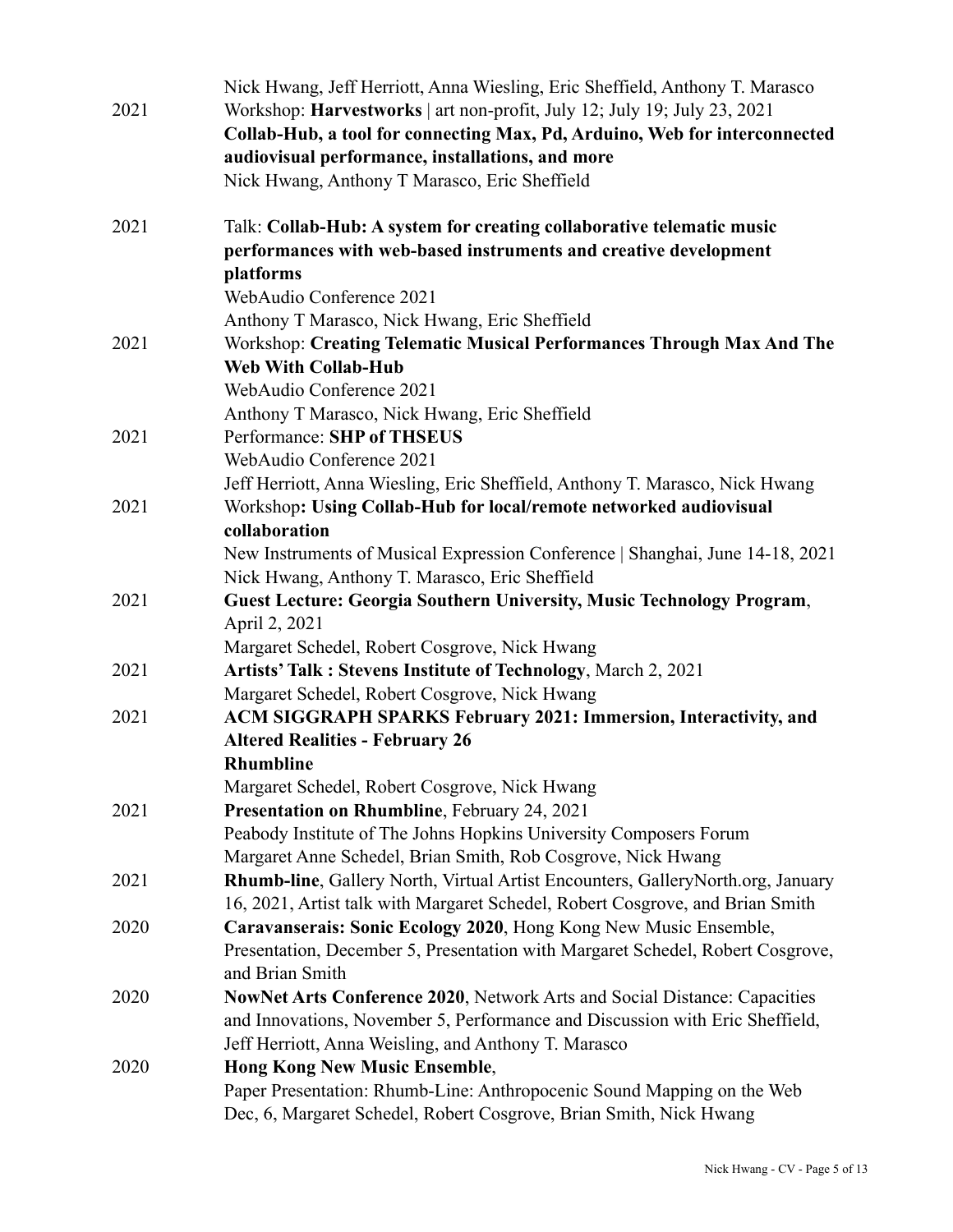| 2020 | Emerging Game Audio Programs panel (invited), Game Sound Conference,<br>October 5, 2020, with Eric Honour and David Javelosa                                                                                   |
|------|----------------------------------------------------------------------------------------------------------------------------------------------------------------------------------------------------------------|
| 2020 | Creating Networked Circuit-Bent NIMEs with Bendit_I/O, workshop, New                                                                                                                                           |
|      | Instruments of Music Expression Conference, Virtual, June 22, 2020 (peer<br>reviewed)                                                                                                                          |
| 2020 | Building Networked Performances Using Node, workshop, MoxSonic Missouri<br>Experimental Sonic Arts Festival, University of Central Missouri, March 5-7,<br>2020 (peer reviewed)                                |
| 2018 | Teaching Music Technology in Diverse Interdisciplinary Classrooms, invited<br>panel, ElectroAcoustic Band Dance Festival, Jacksonville University                                                              |
| 2018 | <b>AEMI: The Actuated Embedded Musical Instrument presentation - Society for</b><br>ElectroAcoustic Music in the United States, University of Oregon (peer reviewed)                                           |
| 2018 | Higher Ed Game Development in Wisconsin panel, M-Dev Game Development<br>Conference, Madison, WI with Andrew Williams (Stout), Krista-Lee Malone<br>(Madison), Emil Harmsen (Milwaukee Area Technical College) |
| 2017 | <b>AEMI</b> (Actuated Embedded Musical Instrument) - Guthman Musical Instrument<br>Competition, Georgia Tech                                                                                                   |
| 2017 | Recent Research and Creative Activities, speaker, for the WSTS at UW-<br>Platteville                                                                                                                           |
| 2013 | Music Technology Session, panel (invited)<br>Fulbright Science & Technology Conference, New Orleans, LA. with Tae Hong<br>Park, Jeff Albert                                                                    |
| 2013 | Musical interactions with GUA, presentation (peer-reviewed)<br>South Central Regional Tuba and Euphonium Conference, LSU, Baton Rouge,<br>LA                                                                   |
| 2012 | Technical presentation on underlying technologies developed: GUA,<br>presentation, International Tuba Euphonium Conference, Linz, Austria                                                                      |
| 2012 | <b>Music by Design, TEDxLSU</b><br>Louisiana State University, Baton Rouge, LA<br>http://www.tedxlsu.com; http://www.youtube.com/watch?v=esIMFVAhbYI                                                           |
| 2012 | <b>GUA</b> : Development of a instrument, paper<br>National Student Electronic Music Event, Temple University, Philadelphia, PA                                                                                |
| 2012 | Social Structure and other interactive works, presentation<br>International Society of Electronic Art (ISEA), Albuquerque, NM                                                                                  |
| 2012 | What the What: A composer perspective works for Laptop Orchestra, (peer-<br>reviewed) Presentation - Society for Laptop Ensembles and Orchestras, Louisiana<br>State University, Baton Rouge, LA               |
| 2012 | Performance and Control Nomenclature for Laptop Orchestra Works, poster<br>Presentation - Society for Laptop Ensembles and Orchestras, Louisiana State<br>University, Baton Rouge, LA                          |
| 2011 | <b>GUA: A New Digital Instrument</b> , paper (peer-reviewed)<br>Electroacoustic Barn Dance, University of Mary Washington, Fredericksburg, VA                                                                  |

OTHER PERFORMANCES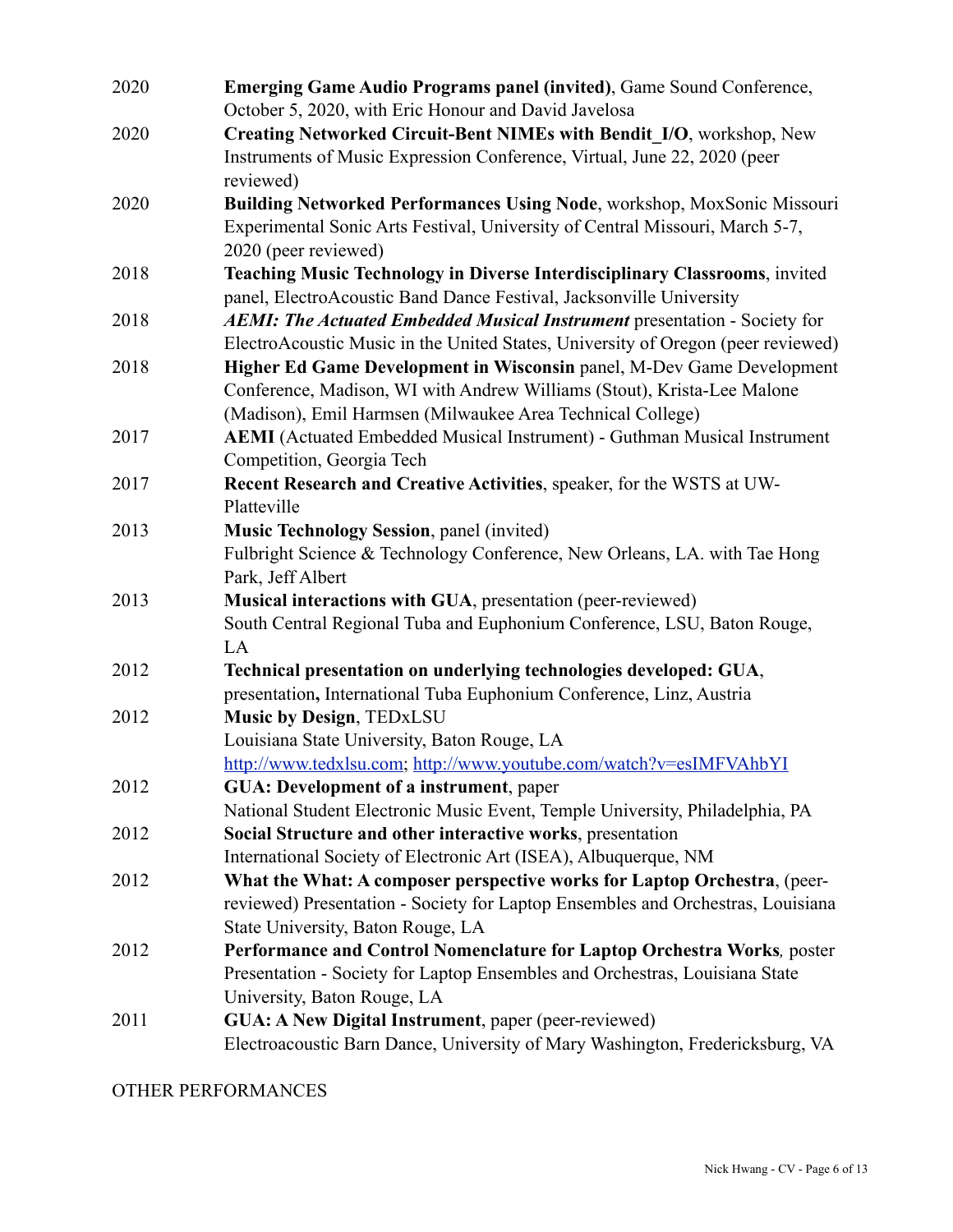| 2021 | Musical Performance with The Spinning Earth Shall Spread Before You by<br>Anthony T. Marasco Barn Dance' at Circuit Bender's Ball   Experimental Music<br>Festival, March 13, 2021                                                                                                                       |
|------|----------------------------------------------------------------------------------------------------------------------------------------------------------------------------------------------------------------------------------------------------------------------------------------------------------|
| 2019 | Musical Performance with The Bell Monks at the 'ElectroAcoustic Barn Dance' at<br>Jacksonville University with Jeff Herriott and Eric Sheffield. November 14-16,<br>2019                                                                                                                                 |
| 2019 | Musical Performance of Junior Kimbraugh's Meet Me in the City, RL Burnside<br>Going' Down South with Eric Sheffield for 'Root Signals Music Festival' at<br>Georgia Southern University. February 21-23, 2019                                                                                            |
| 2018 | Musical Performance with Eric Sheffield for 'ElectroAcoustic Barn Dance' at<br>Jacksonville University. Performances of John Cage's Cartridge Music and<br>Robert Ashley's Trio I, with AEMI, my created instrument. (Nov 10, 2018)                                                                      |
| 2018 | Performance with Stephen David Beck at University of Wisconsin-Whitewater,<br>WI. Electronic works by Beck and Ge Wang (Feb 22, 2018)                                                                                                                                                                    |
| 2017 | Musical Performance with Eric Sheffield for 'ElectroAcoustic Barn Dance' at<br>Jacksonville University. Performances of LaMonte Young's Composition 1960 #7<br>and James Tenney's Swell Piece for Alison Knowles was with created instrument<br>AEMI. (Feb 10, 2018)                                     |
| 2017 | Musical performance with Guest Artist Ben Willis, bassist, and Matt Sintchak.<br>Light Recital Hall, UWW. Performance of Improvisations by Ben Willis created<br>instrument AEMI. (Oct. 31, 2017)                                                                                                        |
|      | SELECT COMPOSITION PERFORMANCES<br>(** world premiere)                                                                                                                                                                                                                                                   |
| 2020 | Performance / Demonstration: RE/SHIFT/ER, SHP of THSEUS - A telematic<br>remotely- and audience-controlled musical work. Society for ElectroAcoustic<br>Music in the United States, Virtual, April 23, 2021. Anthony T. Marasco, Jeff<br>Herriott, Eric Sheffield, Nick Hwang performers (peer reviewed) |
| 2020 | SHP of THSEUS - A telematic remotely- and audience-controlled musical work.<br>Performing Media Festival [PMF~2021], Virtual, February 21, 2021. Anthony T.<br>Marasco, Jeff Herriott, Eric Sheffield, Nick Hwang performers (peer reviewed)                                                             |
| 2020 | <b>SHP of THSEUS</b> - A telematic remotely- and audience-controlled musical work.<br>Network Music Festival, Virtual, July 17, 2020. Anthony T. Marasco, Jeff<br>Herriott, Eric Sheffield, Nick Hwang performers (peer reviewed)                                                                        |
| 2020 | World of Soundcraft - (Four Game Controllers and Audience participation)<br>Missouri Experimental Sonic Arts Festival, University of Central Missouri, March<br>5-7, 2020. Anthony T. Marasco, Monica Pearce, Eric Sheffield, Nick Hwang<br>performers (peer reviewed)                                   |
| 2019 | <b>Moment - (Electric Guitar and Electronics) - Root Signals Music Festival - Eric</b><br>Sheffield, Georgia Southern University                                                                                                                                                                         |
| 2017 | <b>Nocturne for Saxophone Quartet</b><br>2017 - University of Wisconsin-Whitewater Saxophone Quartet, Whitewater, WI                                                                                                                                                                                     |
| 2016 | The Phloem and the Xylem (Mixed Ensemble and Electronics) - Cosmographie<br>Show- UW-Whitewater, Light Recital Hall                                                                                                                                                                                      |
| 2016 | <b>Presidential Cycles (Laptop Duo) - The Body Electric Show - UW-Whitewater,</b><br>Light Recital Hall                                                                                                                                                                                                  |
| 2014 | Sunset - Flute, Bb Clarinet, and Piano                                                                                                                                                                                                                                                                   |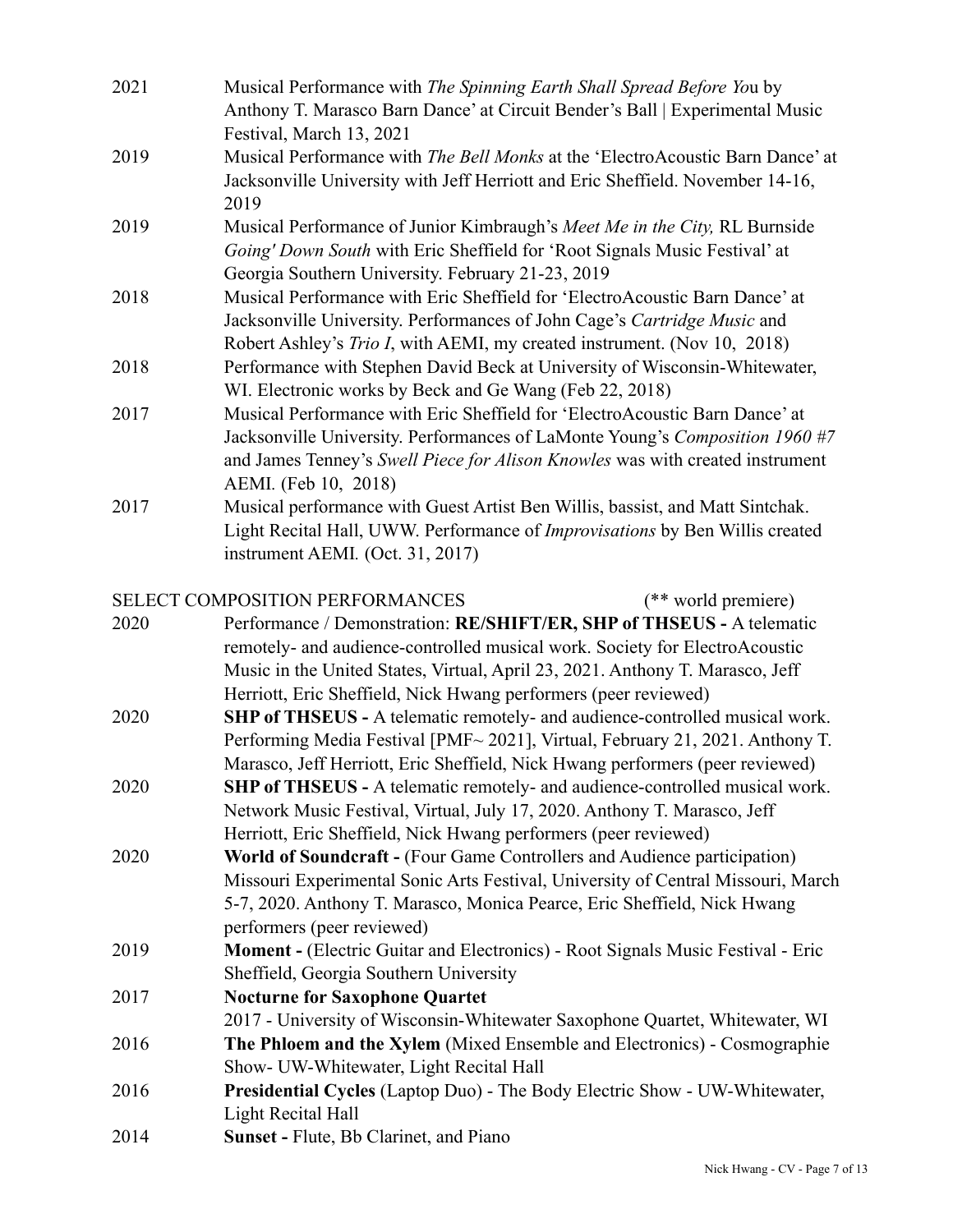|      | 2014 - Versipel New Music Collective concert series, New Orleans, LA**                 |
|------|----------------------------------------------------------------------------------------|
| 2014 | <b>Origin</b> (40-minute Electroacoustic soundtrack for Movement Theatre Dance         |
|      | work, 2014)                                                                            |
|      | 2014 - Edinburgh Festival Fringe, Edinburgh, Scotland (Five performances)              |
|      | 2014 - Shaver Theatre, Baton Rouge, LA (Three Performances)**                          |
| 2013 | <b>Dracones Nursery - Alto Saxophone and Interactive Electroacoustics,</b>             |
|      | Commissioned by Taylor Barbay                                                          |
|      | 2017 - New York Electronic Music Festival, Abrons Theatre, New York, NY                |
|      | 2015 - Root Signals Music Festival, Jacksonville University, Jacksonville, FL          |
|      | 2015 - New Music from the Bayou, University of Wisconsin-Whitewater,                   |
|      | Whitewater, WI                                                                         |
|      | 2014 - National Student Electronic Music Event, Georgia Southern University,           |
|      | Statesboro, GA                                                                         |
|      | 2013 - North American Saxophone Alliance - Orlando Conference, Univ. Central           |
|      | Florida, FL**                                                                          |
| 2012 | Fishing for Jörmungandr (Two tubas and two GUA performers, Commissioned                |
|      | by Andy Larson)                                                                        |
|      | 2015 - New Music from the Bayou, University of Wisconsin-Whitewater,                   |
|      | Whitewater, WI                                                                         |
|      | 2013 - National Student Electronic Music Event, Temple Univ., Philadelphia, PA         |
|      | 2013 - South Central Regional Tuba and Euphonium Conference, LSU, Baton                |
|      | Rouge, LA                                                                              |
|      | 2012 - International Tuba Euphonium Conference, Linz, Austria **                       |
| 2012 | Clariphon (solo clarinet, commissioned by Arianna Tieghi)                              |
|      | 2012 - International Arts Educators Forum, Citta di Castello, Italy **                 |
| 2012 | <b>Pluck</b> (Solo Cello and Laptop Orchestra with wii-motes)                          |
|      | 2013 - Laptop Orchestra Concert, Baton Rouge, Louisiana                                |
|      | 2012 - Society for Laptop Ensembles and Orchestra symposium, Baton Rouge,<br>Louisiana |
| 2012 | <b>Synecdoche - for Video and Four Channel Audio</b>                                   |
|      | 2013 - High Voltage - Baton Rouge, Louisiana                                           |
|      | 2012 - Prospectives International Digital Art Festival, Fleischmann Planetarium,       |
|      | University of Reno, Nevada                                                             |
|      | 2012 - High Voltage - Baton Rouge, Louisiana                                           |
| 2012 | Pop Reference (fixed media)                                                            |
|      | 2012 - Prospectives International Digital Art Festival, Fleischmann Planetarium,       |
|      | University of Reno, Nevada                                                             |
|      | 2012 - Electric Latex, University of Texas-Austin                                      |
| 2011 | <b>What the Freq for Laptop Orchestra</b>                                              |
|      | 2012 - Laptop Orchestra of Louisiana, Baton Rouge, LA                                  |
| 2011 | <b>Semi-Tubular</b> for Trombone and Electronics                                       |
|      | 2011 - High Voltage Concert, Jeff Albert, Baton Rouge, Louisiana                       |
| 2011 | <b>Social Structure   Construction no. 1   - (Constructed Speaker Cubes, Video</b>     |
|      | Tracking, Projections)                                                                 |
|      | 2011 - Pixilerations v.8, Brown University, Providence, RI                             |
| 2011 | Wait (fixed media)                                                                     |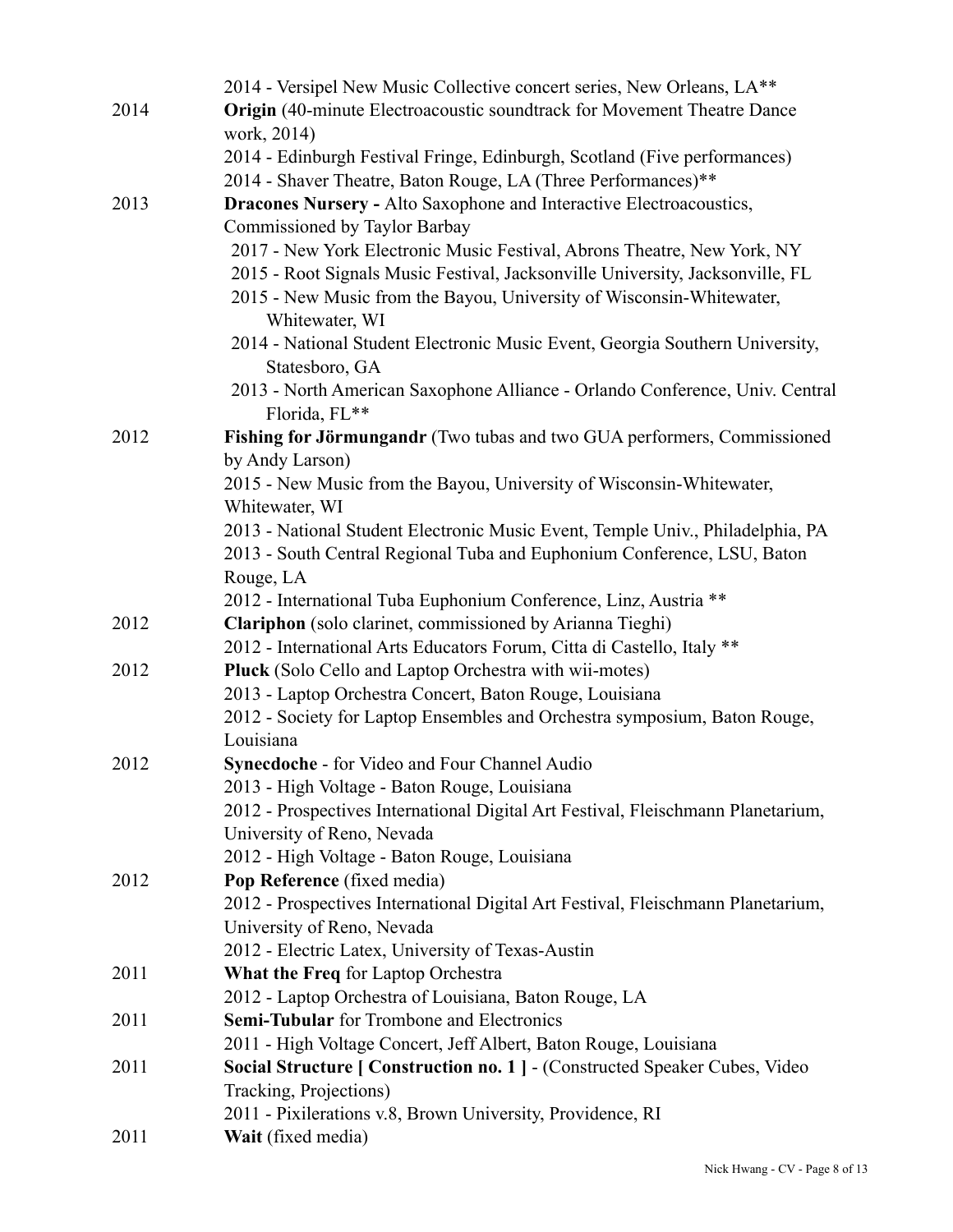|      | 2012 - Prospectives International Digital Art Festival, Fleischmann Planetarium,<br>University of Reno, Nevada                                      |
|------|-----------------------------------------------------------------------------------------------------------------------------------------------------|
|      | 2011 - Electroacoustic Barn Dance, U of Mary Washington, Fredericksburg, VA                                                                         |
| 2010 | <b>Moment</b> for Solo Cello                                                                                                                        |
|      | 2010 - Pedro Huff, NACUSA MidSouth Chapter Concert, Louisiana State                                                                                 |
|      | University, LA                                                                                                                                      |
| 2010 | Improvisations for Acoustic and Electronics for Laptop Orchestra                                                                                    |
|      | 2012 - Laptop Orchestra of Louisiana, Baton Rouge, LA                                                                                               |
|      | 2011 - Laptop Orchestra of Louisiana, Baton Rouge, LA                                                                                               |
|      | 2010 - Laptop Orchestra of Louisiana Tour (8 performances) **                                                                                       |
| 2010 | <b>GUA</b> (electronic musical instrument)                                                                                                          |
|      | 2011 - Society for Electro-Acoustic Music in the US National Conference,                                                                            |
|      | University of Miami, Miami, FL                                                                                                                      |
|      | 2010 - International Society of Improvised Music, University of Michigan, Ann                                                                       |
|      | Arbor, MI                                                                                                                                           |
| 2010 | <b>Louisiana Rain for Two Percussions</b>                                                                                                           |
|      | 2010 - New Music Festival, Dana Difilippantonio, Jude Traxler, Louisiana State<br>University, Baton Rouge, LA                                       |
| 2010 | Allie's Back Porch (fixed media)                                                                                                                    |
|      | 2010 - International Computer Music Conference, New York University - Stony                                                                         |
|      | Brook, New York, NY                                                                                                                                 |
| 2010 | What the Bells for Laptop Orchestra                                                                                                                 |
|      | 2010 - Laptop Orchestra of Louisiana, Baton Rouge, LA                                                                                               |
| 2009 | Nocturne for String Orchestra                                                                                                                       |
|      | 2011 - Louisiana Sinfonietta, Baton Rouge, LA                                                                                                       |
|      | 2009 - Louisiana Sinfonietta, Baton Rouge, LA **                                                                                                    |
| 2009 | Pins and Needs Bend Break for Solo Saxophone                                                                                                        |
|      | 20010 - Louisiana Sinfonietta, Athanasios Zervas, Baton Rouge, LA                                                                                   |
|      | 2009 - Lindsey Jacob Masters Recital, Lindsey Jacob, Baton Rouge, LA                                                                                |
| 2008 | <b>Night</b> for Full Orchestra                                                                                                                     |
|      | 2009 - Reading by Louisiana State University                                                                                                        |
| 2008 | <b>String Quartet No. 2</b>                                                                                                                         |
|      | 2009 - New Music Festival, Louisiana State University, Baton Rouge, LA                                                                              |
|      | 2009 - NACUSA MidSouth Chapter Concert, Louisiana State University, LA                                                                              |
|      | 2008 - Nick Hwang Master's Recital, Louisiana State University, Baton Rouge,                                                                        |
|      | LA**                                                                                                                                                |
| 2008 | <b>Chortle</b> for stereo playback                                                                                                                  |
|      | High Voltage Concert - Louisiana State University, LA                                                                                               |
| 2008 | <b>Adjacency</b> for Solo Flute                                                                                                                     |
|      | 2010 - NACUSA South Central Concert, Louisiana State University, LA                                                                                 |
|      | 2008 - Nick Hwang Master's Recital, Louisiana State University, Baton Rouge,                                                                        |
|      | $LA**$                                                                                                                                              |
| 2008 | <b>Clarify</b> for Solo Violin                                                                                                                      |
|      | 2009 - NACUSA South Central Concert, Louisiana State University, LA<br>2008 - Nick Hwang Master's Recital, Louisiana State University, Baton Rouge, |
|      | LA**                                                                                                                                                |
|      |                                                                                                                                                     |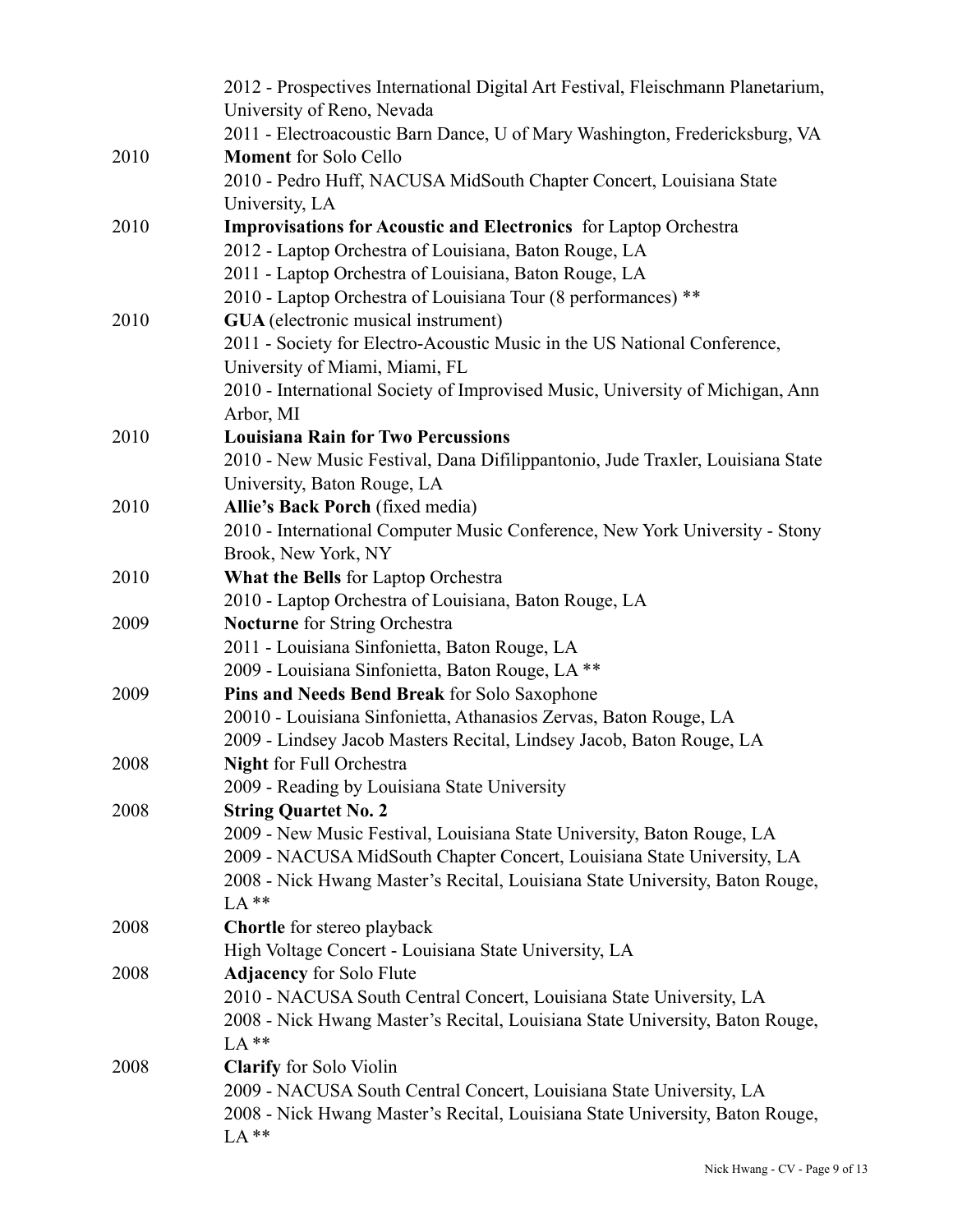| 2007 | <b>Fatigue</b> for two-channel playback                                      |
|------|------------------------------------------------------------------------------|
|      | 2007 - High Voltage Concert - Louisiana State University, LA                 |
| 2007 | Breakbeat for two-channel playback                                           |
|      | 2007 - High Voltage Concert - Louisiana State University, LA                 |
| 2006 | Freer for solo saxophone                                                     |
|      | 2011 - Theofolis Satirides, Baton Rouge, LA                                  |
|      | 2008 - Lindsey Jacob, NACUSA MidSouth Chapter Concert, Baton Rouge, LA       |
|      | 2006 - Athanasios Zervas, Baton Rouge, LA                                    |
| 2006 | <b>Memories</b> for Mixed Ensemble                                           |
|      | 2006 - LSU New Music Ensemble Concert                                        |
| 2006 | <b>Quintet for Woodwinds</b>                                                 |
|      | 2008 - Nick Hwang Master's Recital, Louisiana State University, Baton Rouge, |
|      | LA                                                                           |
|      | 2007 - NACUSA MidSouth Chapter Concert, Louisiana State University, LA       |
| 2006 | <b>Duet</b> for Flute and Trumpet                                            |
|      | 2008 - Nick Hwang Master's Recital, Louisiana State University, Baton Rouge, |
|      | LA                                                                           |
|      | 2006 - New Music Festival, Louisiana State University, Baton Rouge, LA       |
| 2006 | <b>Entropy</b> for Mixed Percussion                                          |
|      | 2006 - New Music Festival, Louisiana State University, Baton Rouge, LA       |
|      | 2006 - NACUSA MidSouth Chapter Concert, Louisiana State University, LA **    |
| 2005 | The Dark for Soprano and Harpsichord                                         |
|      | 2008 - Nick Hwang Master's Recital, Louisiana State University, Baton Rouge, |
|      | LA                                                                           |
|      | 2006 - NACUSA MidSouth Chapter Concert, Louisiana State University, LA       |
| 2005 | In Reverie for Alto Saxophone and Piano                                      |
|      | 2008 - NACUSA MidSouth Chapter Concert, Louisiana State University, LA       |
|      | 2005 - Nick Hwang Bachelor's Recital, Derek Savko, Gainesville, FL           |
| 2005 | Love Itself Shall Slumber On for Soprano, Marimba, and Cello                 |
|      | 2007 - NACUSA MidSouth Chapter Concert, Louisiana State University, LA,      |
|      | Allison Schnake, Dana Difilippantonio, and Elizabeth Meszaros                |
|      | 2005 - Nick Hwang Bachelor's Recital, Derek Savko, Gainesville, FL **        |
| 2005 | <b>Sonata</b> for Oboe                                                       |
|      | 2007 - NACUSA MidSouth Chapter Concert, Louisiana State University, LA       |
|      | 2005 - Nick Hwang Bachelor's Recital, Diana Chen, Gainesville, FL **         |

# EXHIBITIONS / INSTALLATIONS / VIDEO GAMES

| 2021 | <i>v.erses</i> , an installation with interactive video/sound (Dec, 2021)       |
|------|---------------------------------------------------------------------------------|
|      | Meg Schedel, Melissa Clarke                                                     |
| 2021 | <b>Rhumbline: Spatial Listening of Zoomorphic Musical Robots, Interactive</b>   |
|      | Installation, New Instruments of Musical Expression Conference   Shanghai, June |
|      | 14-18, 2021                                                                     |
|      | Margaret Schedel, Nick Hwang, Rob Cosgrove, Brian Smith, Society for            |
|      | ElectroAcoustic Music in the United States, Virtual, April 23, 2021             |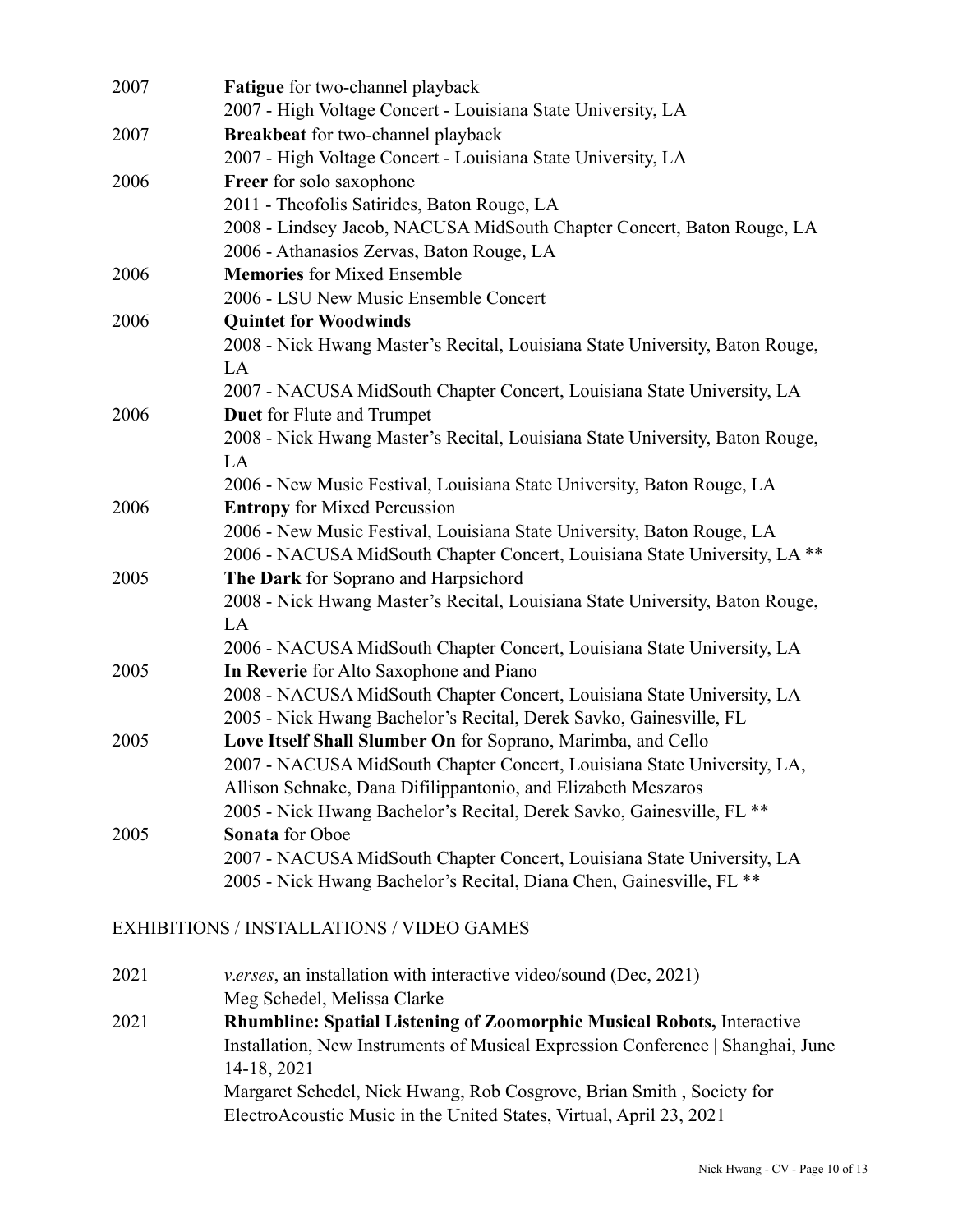| 2021 | <b>Rhumbline</b> , Interactive Installation,                                                                                                        |
|------|-----------------------------------------------------------------------------------------------------------------------------------------------------|
|      | Margaret Schedel, Nick Hwang, Rob Cosgrove, Brian Smith, Society for                                                                                |
|      | ElectroAcoustic Music in the United States, Virtual, April 23, 2021                                                                                 |
| 2019 | Vo-lo-roo, Interactive Game Installation, Jeff Herriott and Bill Miller,                                                                            |
|      | ElectroAcoustic Barn Dance, Jacksonville University, Nov 14-16, 2019                                                                                |
| 2019 | We Give Our Consent, Interactive Art Exhibit, Jeff Herriott and Bill Miller,                                                                        |
|      | Crossman Gallery, UW-Whitewater, Feb 7-26, 2019                                                                                                     |
| 2019 | Moving Portraits, Interactive Installation the Roberts Gallery, UW-Whitewater,<br>April 3-17, 2019                                                  |
| 2018 | Moving Portraits, Interactive Installation for Warriors and Wizards Festival,<br>Jefferson, WI                                                      |
| 2018 | <b>Potion Gathering (Oculus) - Virtual Reality game. Logan Docherty, Ian McVey,</b><br><b>Todd Noreen</b>                                           |
| 2017 | Let's Explore Yellowstone (PC, MAC) - Educational Game. Katherine Stull,<br>Christian Heide, Brandon Gill, http://yellowstonegame.com               |
| 2016 | Mirror - Interactive installation                                                                                                                   |
| 2015 | Crossman Gallery, Center for the Arts, University of Wisconsin-Whitewater, WI<br><b>Road Impressions</b> from <i>On the Road Connecting Us</i> show |
|      | Interactive Collaboration with Sheryl Southwick, Baton Rouge, LA                                                                                    |
| 2015 | <b>Immersive Sound Installation</b> (invited) for Emerge Center of Baton Rouge, LA                                                                  |
| 2015 | <b>Traces: Venice</b>                                                                                                                               |
|      | Sonic Installation collaboration with Sandra Russel Clark                                                                                           |
|      | LSU Museum of Art, Baton Rouge, LA                                                                                                                  |
| 2015 | Spatialized sonic walk for Baton Rouge Gallery Surreal Salon Soiree (invited),<br>Baton Rouge, LA                                                   |
| 2014 | Soft Impressions interactive installation at Prospect3+BR Arts Biennial (Baton<br>Rouge)                                                            |
| 2014 | Transportal Cross-campus interactive musical installation at LSU                                                                                    |
| 2014 | Spatialized sonic walk for Baton Rouge Gallery Surreal Salon Soiree                                                                                 |
| 2013 | <b>Entwined A pair of interactive sculptures (invited) Uncommon Thread:</b><br><b>Wearable Art Show</b>                                             |
| 2013 | Exquisite Corpse Interactive video installation at the Baton Rouge Gallery<br><b>Surreal Salon Soiree</b>                                           |
| 2013 | Papyrus interactive sonic installation for the Baton Rouge Blues Festival<br>Downtown Baton Rouge, Louisiana                                        |
| 2012 | Coelocyte, Panta Rhei, and Panoply (three installations) in SPACES: an<br>interactive art show, Baton Rouge                                         |
| 2012 | Oosphere interactive installation at Fluxswitch art show, Downtown Baton<br>Rouge, Louisiana                                                        |
| 2012 | Dough-drop, A Sight for Sore Eyes art show, Downtown Baton Rouge, Louisiana<br>a sonic installation (interactive programming and sensor hardware)   |
| 2012 | Social Structure [ Construction no. 1 ]                                                                                                             |
|      | - SEAMUS2012, Lawrence University, Appleton, Wisconsin                                                                                              |
|      | - New Instruments of Musical Expression, University of Michigan, Ann Arbor,<br>Michigan                                                             |
| 2011 | Social Structure [ Construction no. 1 ]                                                                                                             |
|      |                                                                                                                                                     |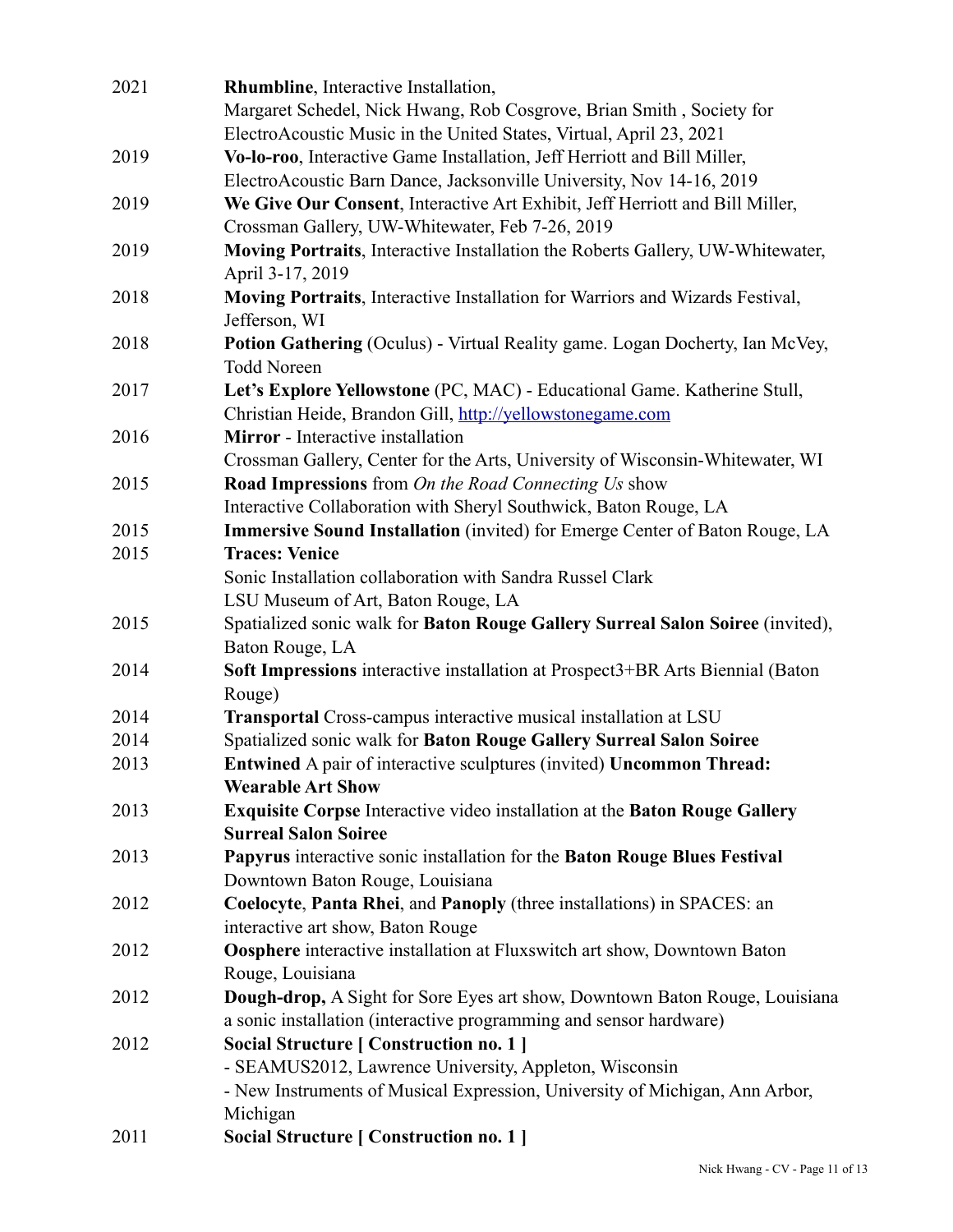- Pixilerations v.8 Festival , Granoff Center, Brown University. Providence, RI
- Exhibit, Foster Gallery, LSU, Baton Rouge, LA

#### THEATRE / FILM MUSIC / SOUND DESIGN

| 2019 | (Commissioned) Sound Design and music for Dr. John's Folks Middle School           |
|------|------------------------------------------------------------------------------------|
|      | Theatre's performance of <i>Everyman in the circus of life</i> (Feb. 8 & 15, 2019) |
| 2015 | Sound Design and Engineering for RED by John Logan with Bridge Nouveau             |
|      | Theatre Company                                                                    |
| 2014 | Origin, a 40-minute electronic composition for LSU's Movement Theatre              |
|      | Department                                                                         |
|      | New Wave Film Score for LSU's French Film Studies Documentary                      |
| 2013 | Commercial Foley and Audio Editing for Poon Films                                  |
|      | Sound and Foley for LSU Films Night Herons                                         |
| 2011 | Arrangement for A Funny Thing Happened on the Way to the Forum, Bonnabel           |
|      | High School, New Orleans, LA                                                       |
| 2010 | Sound Design and Incidental Music for An Evening of Chekhov, LSU Theatre           |
|      |                                                                                    |
| 2010 | Sound Design and Incidental Music for The Importance of Being Earnest, LSU         |
|      | Theatre                                                                            |
| 2009 | Music Director and Arranger for Musical Promenade, LSU Theatre                     |
|      |                                                                                    |

#### PROFESSIONAL AFFILIATIONS

International Game Developers Association (IGDA) Society of Composers, International (SCI) College Music Society (CMS) International Computer Music Association (ICMA) American Composers Forum The American Society of Composers, Authors, and Publishers (ASCAP) Society of Electroacoustic-Music in the United States (SEAMUS) National Association of Composers/USA (NACUSA) President of Mid-South Chapter 2007-2008; Secretary/Treasurer of Mid-South Chapter 2010-2011 International Computer Music Association (ICMA) Music Teachers National Association (MTNA) Sonic Art Collective, Co-founder, President (2012), Vice President (2011) at LSU

#### AREAS OF EXPERTISE

**TOPICS** 

interactivity, acoustic and electroacoustic music composition, history and analysis of electroacoustic music, acoustics, digital, signal processing, sound design, audio programming, live coding, improvisation, multimedia, game design, game development

## PROFICIENCY IN SOFTWARE AND PROGRAMMING LANGUAGES

Finale, Max/MSP, ChucK, Logic, ProTools, Arduino, Reason, Unity, C#, Adobe Illustrator, Photoshop, Premiere, Final Cut Pro, Processing, PureData, QLab, HTML, CSS, JavaScript, Gibber, Tone.js, Java, Node.js